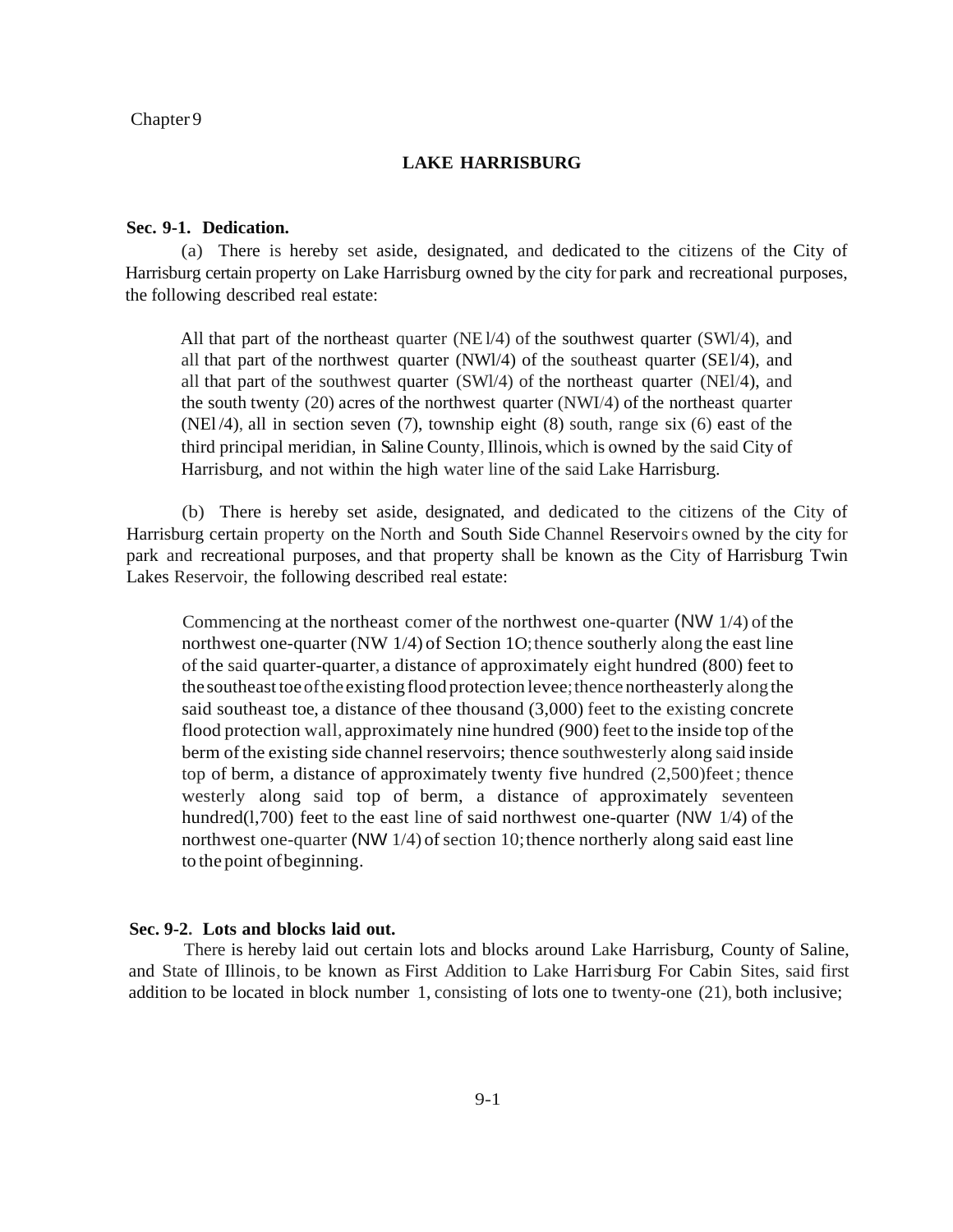block number 2, consisting of lots one to nineteen ( 19), both inclusive; block number 3, consisting of lots one to eleven (11), both inclusive; said block number 1 being located in the north one-half (Nl/2) of the northwest quarter (NW l/4) of the northeast quarter (NEl/4), section seven (7), township eight (8) south, range six (6) east of the third principal meridian and in the southwest quarter (SWI/4) of the southeast quarter (SEI/4) of section six  $(6)$ , township eight  $(8)$  south, range six (6) east of the third principal meridian; block number two (2) being located in the northwest quarter (NWI/4) of the southeast quarter (SEI/4) of section six (6), township eight (8) south, range six (6) east of the third principal meridian; block number 3 being located in the east one-half  $(E1/2)$ of the southeast quarter  $(SEI/4)$  of the southwest quarter  $(SWI/4)$  of section six (6), township eight (8) south, range six (6) east of the third principal meridian, in Saline County, Illinois.

Each of said lots and blocks islaid out according to a certain plat marked and designated First Addition To Lake Harrisburg For Cabin Sites, prepared by the city engineer and now on file in the office of the city clerk.

## **Sec. 9-2.1. Southeast addition; cabin sites**.

(a) There is hereby laid out a certain addition for cabin sites known as the Lake Harrisburg Southeast Addition consisting of Lots 1 to 7, both inclusive, said addition be located within a part of the west quarter (WI/4) of the southwest quarter (SWI/4) of the northeast quarter (NEI/4) of Section Seven (7) and a part of the southeast quarter (SEI/4) of the northwest quarter (NWl/4) of Section Seven (7), Township Eight (8) South, Range Five (5) East of the Third Principal Meridian, Saline County, Illinois.

(b) Lots described paragraph (a) of this section may be leased only by citizens of the City of Harrisburg, Saline County, Illinois, except that Lot 6 within said Lake Harrisburg Southeast Addition isreserved without rental for Kerr-McGee Coal Company and consideration for the exception of said Lot 6 is that Kerr-McGee has provided without cost to the City of Harrisburg a permanent easement over and across property adjoining the Lake Harrisburg Southeast Addition for purposes of constructing a road for access to said property. The exception as to Lot 6 as herein set forth shall continue so long asthe Kerr-McGee mine continues to exist on property adjacent to Lake Harrisburg property.

(c) The cost of said lease per lot shall be commensurate with and in accordance with other ordinances of the City of Harrisburg as previously passed.

(d) The other ordinances of the city set out in this chapter shall apply to the Lake Harrisburg Southeast Addition and to the persons leasing such lots.

# **Sec. 9-2.2. Fourth Addition to Lake Harrisburg; cabin sites**.

(a) There is hereby laid out a certain addition for cabin sites known asthe Fourth Addition to Lake Harrisburg consisting of Lots I to 27, both inclusive, said addition being located within a part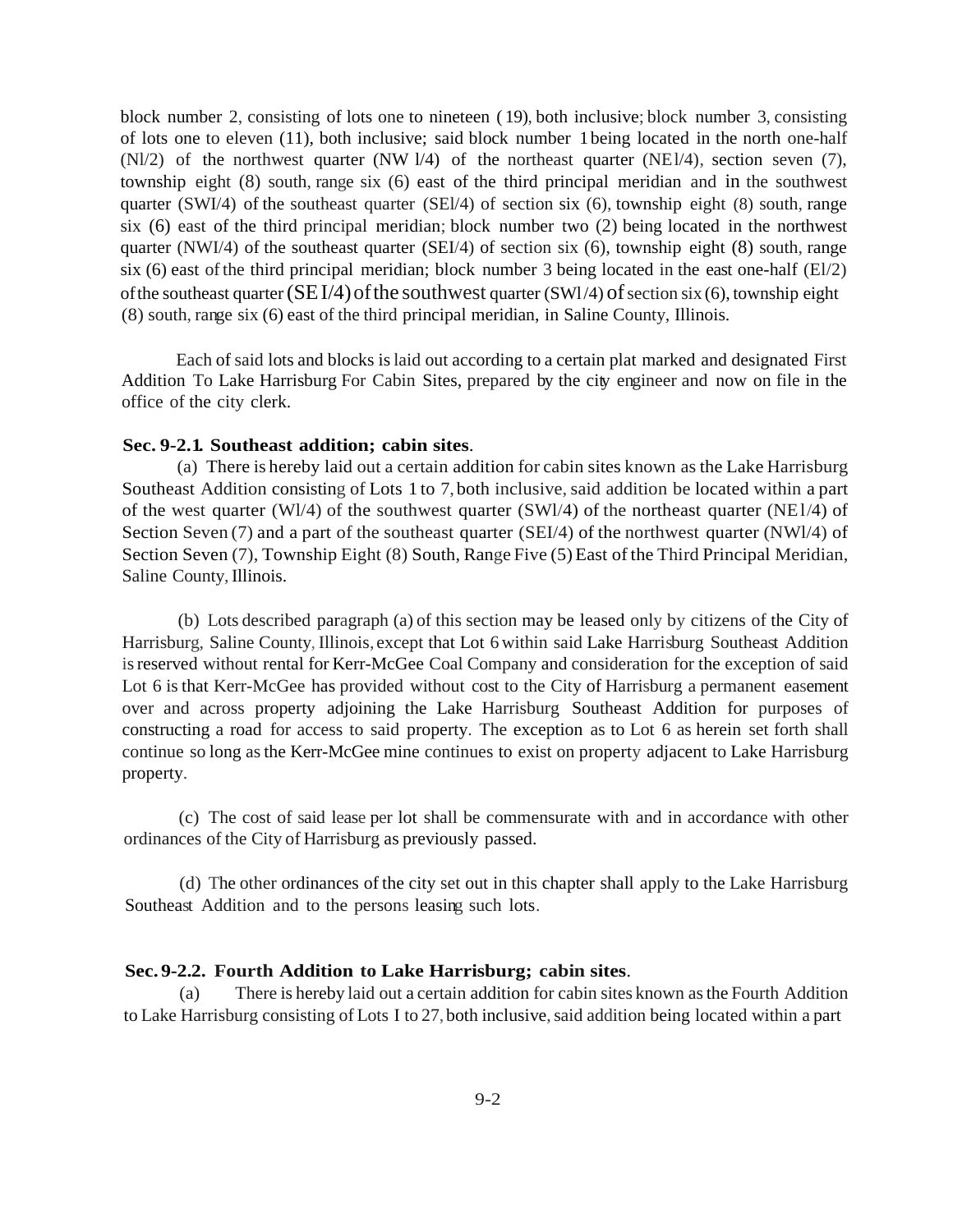of the northwest quarter (NWI/4) of the southeast quarter (SEI/4) of Section Six (6), Township Eight (8) South, Range six (6) East of the Third Principal Meridian, Saline County, Illinois.

Each of said lots and blocks is laid out according to a certain plat marked and designated Fourth Addition To Lake Harrisburg For Cabin Sites, prepared by the city engineer and now on file in the office of the city clerk.

(b) The City shall retain aneasement for all existing driveways within the Fourth Addition To Lake Harrisburg.

All such easements for existing driveways, shall be incorporated into the lease of any lot in the Fourth Addition To Lake Harrisburg which has such driveway within its boundaries. Each of said existing driveways is laid out according to a certain plat marked and designated Fourth Addition To Lake Harrisburg For Cabin Sites, prepared by the city engineer and now on file in the office of the city clerk.

(c) The other ordinances of the city set out in this chapter shall apply to the Fourth Addition to Lake Harrisburg and to the persons leasing such lots.

# **Sec. 9-3. Leases \_generally**.

Thelotsdescribed inthisChaptermay be leased by anyapplicant

### **Sec. 9-4. Lease; term**.

The term of a lease of property owned by the city and located around Lake Harrisburg shall be no greater than or lesser than thirty-six (36) months. Any lease executed between the City of Harrisburg and any lessee after October 2, 1984, shall not be automatically renewable. Renewal of said lease shall be in the sole discretion of the city council. (Ord. No. 610, § 6, 3-26-55; Ord. No. 993. § 1, 10-2-84; Ord No. 1301, § 2, 9-18-96)

### **Sec.9-5.Reserved**

### **Sec. 9-6. Subleases**.

No lease given by the city for any lot around Lake Harrisburg shall be subleased without the consent of the council.

#### **Sec. 9-7**. **Payment of rental fee; amount; assignment**.

(a) The increased yearly lease payment shall apply immediately to all new leases and to existing leases at the time of renewal.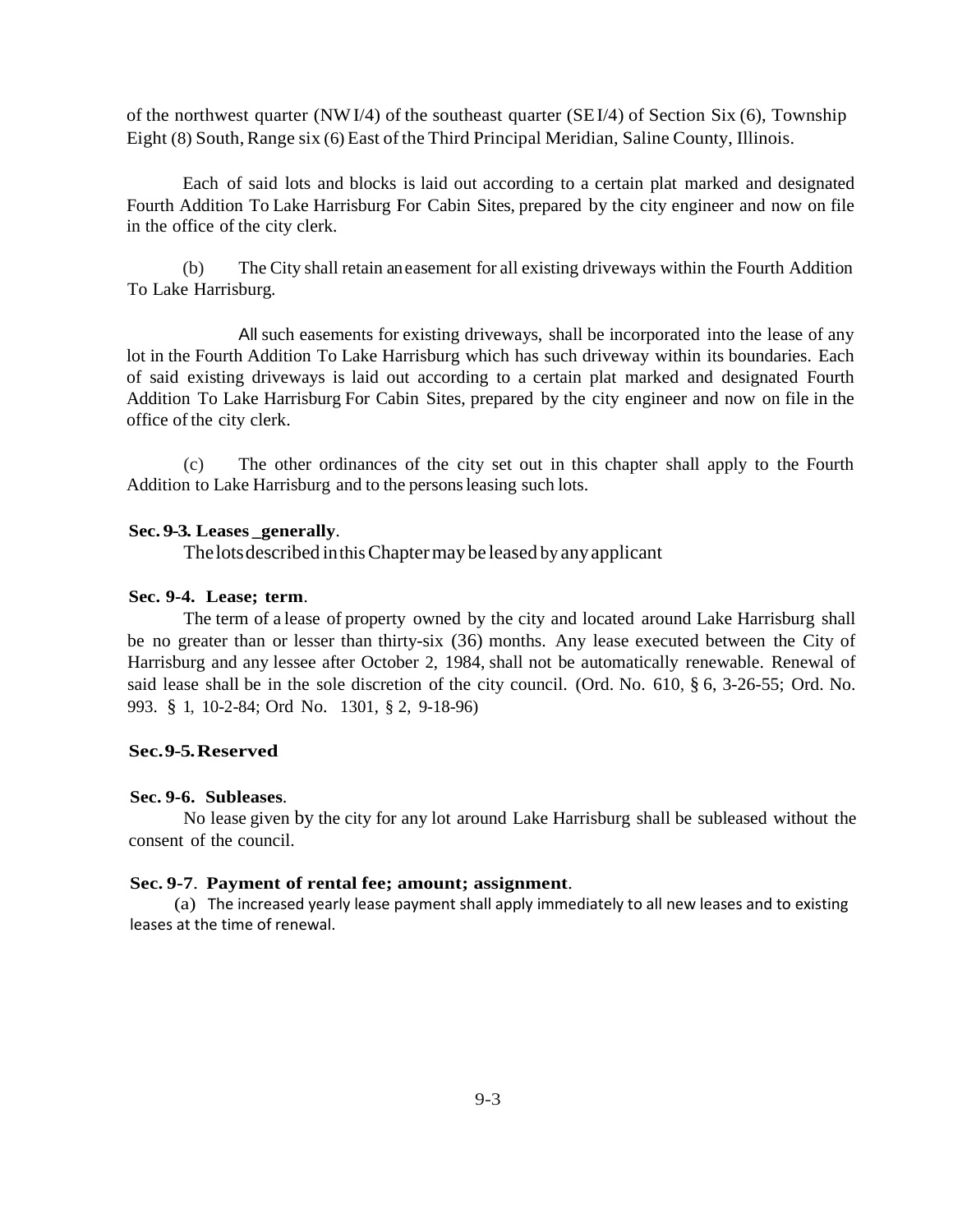(b) Failure on the part of any lessee to pay said sum within seven (7) daysfollowing the receipt of the written notice from the city clerk that the lessee is delinquent in the payment of the said lease fee shall cause the lease to automatically terminate.

### **Sec. 9-8. Surrender of lease**.

If any lessee desires to surrender a lease of city property located around Lake Harrisburg and there is another person willing to assume it, then the city shall accept a surrender of the lease and may then lease the property to such other person for whatever lease fee is in effect at the same time of the release and for the same length of time as is left on the original lease.

### **Sec. 9-9. Buildings, Improvements, and Alterations.**,

No lessee of City property which is located around Lake Harrisburg shall build, construct or erect permanent structures on City property. Any permanent structures currently in existence on City property at the time of passage of this ordinance are grandfathered in and are allowed to remain on said property. Any lessee with a permanent structure currently in existence has the duty to keep and maintain said structure in compliance with all City codes. Any modifications, alterations, or improvements shall follow the procedure outlined below.

No lessee of City property shall cause there to be any modifications, alterations or improvements to the property without first submitting a site plan to and receiving the approval of the Superintendent of Public Property. The Superintendent of Public Property and the Commissioner of Public Property will make the determination in a timely fashion as to the approval for the current lease holder to proceed with any modifications, alterations or improvements.

No lessee of City property shall live at Lake Harrisburg as a primary place of abode. Access will be provided to lake lots on a seasonal basis only.

Any lessee with a permanent structure currently in existence on City property shall not have the right to assign their lease and sell the permanent structure without the prior approval of City Council, which approval shall not be unreasonably withheld. Following the approval by the City Council of the prospective lessee, the original lessee may then sell the building(s) or improvements to the prospective lessee. The determination of the reassignment shall be at the sole discretion of the City Council.

**Section 9-9.1. Payment of rental fee; amount; assignment**, of the Harrisburg Municipal Code:

(a) The cost of a lease of a lot owned by the City located around Lake Harrisburg shall be as follows:

(1) For an empty lot or a lot with a camper or portable building, the fee shall be Six Hundred Dollars (\$600.00) per year;

(2) For a lot with a mobile home or similar structure, the fee shall be Eight Hundred Dollars (\$800.00) per year;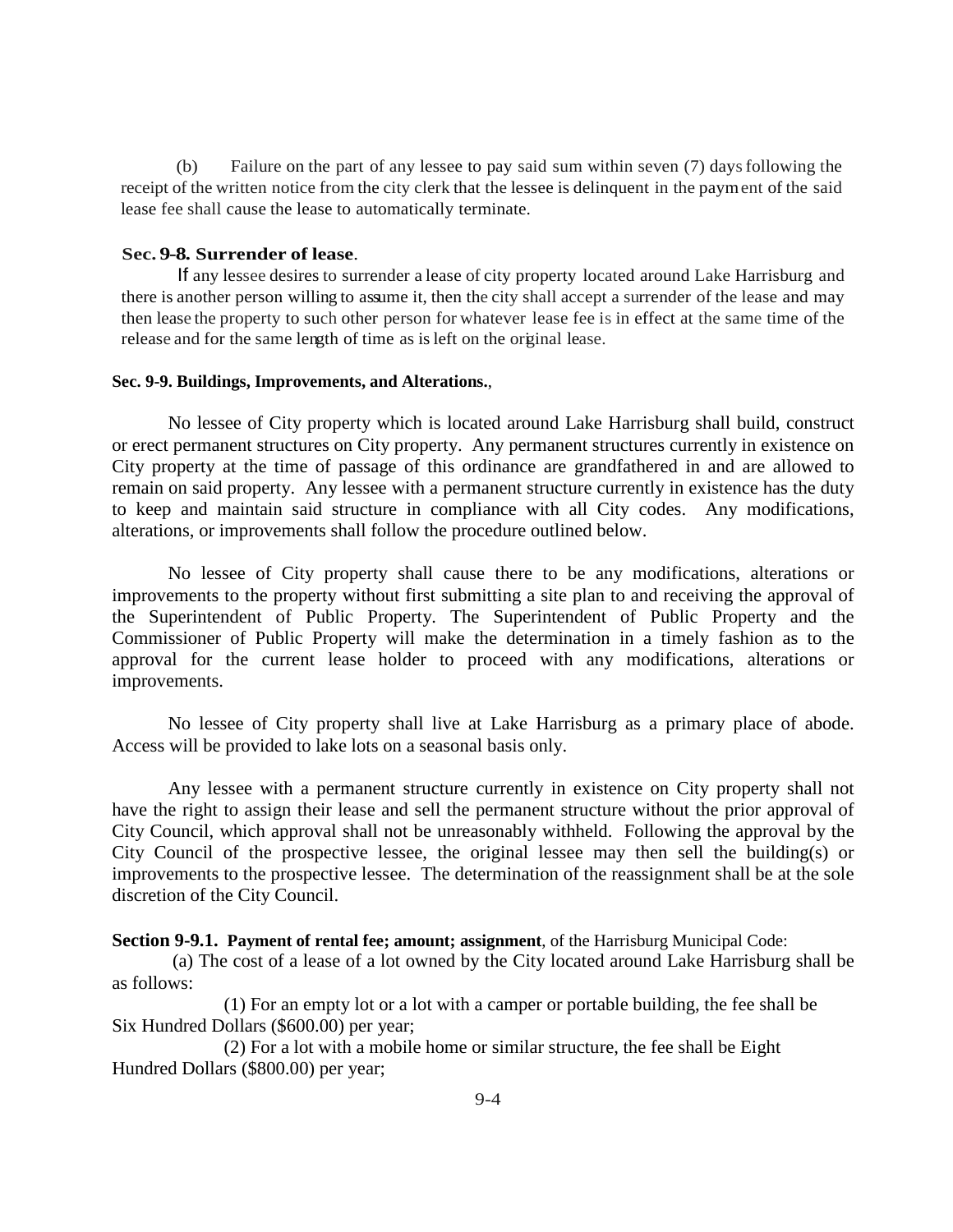(3) For a lot with a permanent structure on it, the fee shall be One Thousand Dollars (\$1,000.00) per year.

(4) The Superintendent for Public Property shall make the determination of the type and classification of the structure, if any, that is on the property.

(5) Harrisburg residents shall receive a One Hundred Dollar (\$100.00) discount on the above fees.

## **Section 9-9.2 Payment of rental fee; amount; assignment**, of the Harrisburg Municipal Code:

(d) No applicant for lease of a Lake Harrisburg lot will be granted said lease or renewal of said lease without proof of payment of all real estate taxes for all prior years on the Lake Harrisburg lot leased, and until such time as all outstanding financial obligations owed by the proposed tenant to the City, including but not limited to liens, water bills, fees, assessments, taxes, fines, or other monetary obligations have been paid in full. In addition, applicant lessee shall be required to pay a \$500.00 security deposit with the City. The security deposit may be applied to any unpaid taxes, to any unpaid rent, or to any unpaid monetary obligation owed to the City regardless of whether it resulted from this lease agreement, or to any damage or for any clean-up to the premises. This section applies to all leases executed after passage of this provision. The security deposit, if any, will be refunded within 30 days of termination of said lease.

# **Sec.9-10. Open toilets prohibited**.

Itshall be unlawful to take or place any open toilet on any property around Lake Harrisburg which is leased from the city.

Cross reference-Sewers and sewage disposal, §21-126 et seq.

#### **Sec.9-11.Water skiing prohibited.**

It shall be unlawful to water ski on Lake Harrisburg or the North and South Side Channel Reservoirs.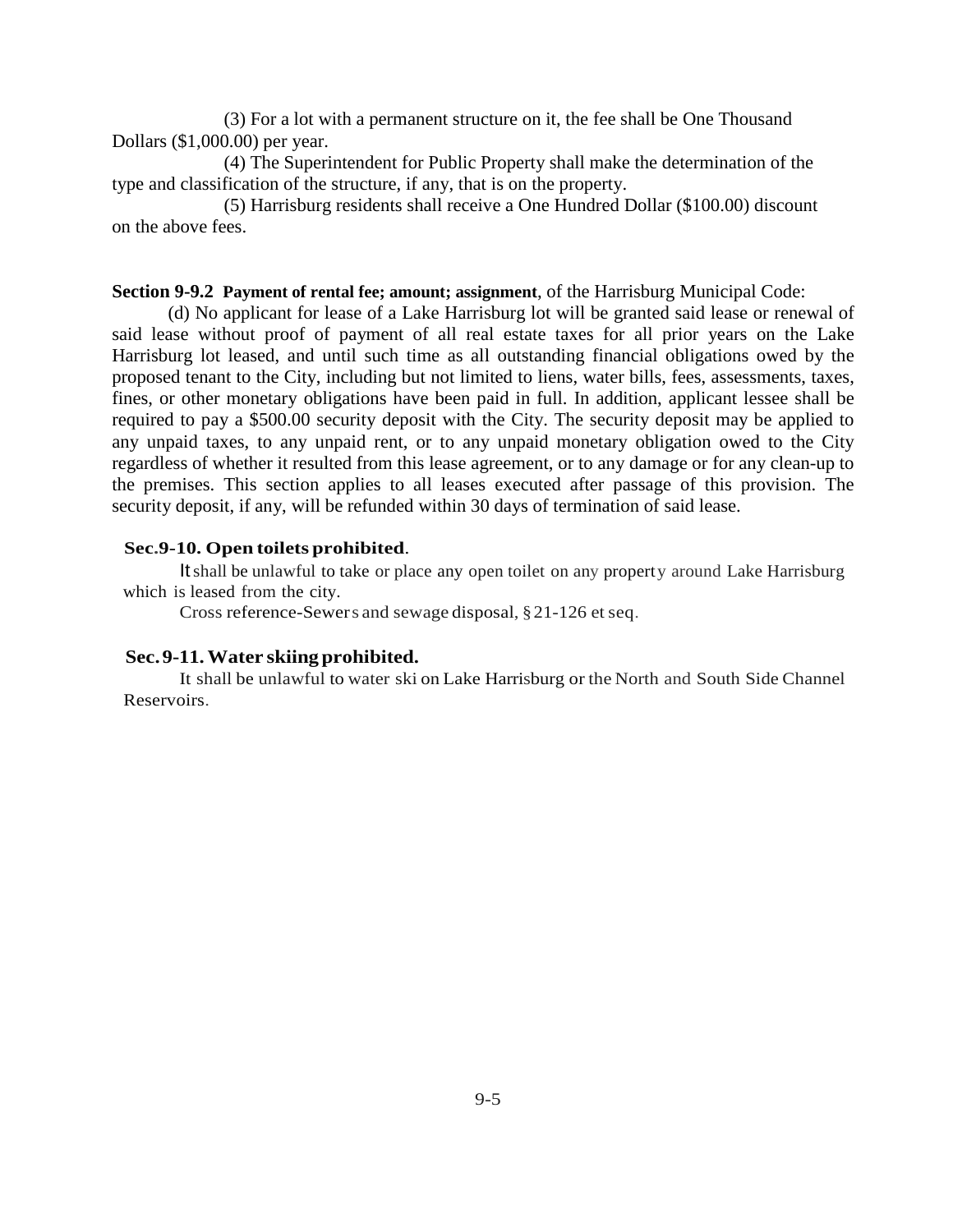**State law reference**- Power to regulate harbor for recreational facilities, 65 ILCS 5/11-92-3

# **Sec. 9-12. Certain kinds of engines or motors prohibited.**

It shall be unlawful to operate any engine or motor greater than ten (10) horsepower on any boat on Lake Harrisburg orthe North and South Side Channel Reservoirs

**State law references** -Power of city to regulate boats, 65 ILCS 5/ 11-44-3; power to regulate harbors for recreational facilities, 65 ILCS 5/11-92-3.

## **Sec.9-13. Firearms prohibited.**

It shall be unlawful to take or place firearms of any kind or character on any property located around Lake Harrisburg which is leased from the city.

### **Sec. 9-14. Sanitation.**

All lots and premises located around Lake Harrisburg and leased from the city shall be kept free of all garbage and rubbish of every kind and character and shall be kept in a sanitary condition subject to inspection and approval of the commissioner of public property. Likewise, all lessees shall cause all necessary repairs of *any* structures on the property to be done to keep the property in a safe and sanitary condition. Any complaints should be filed with the public property commissioner and should he deem it appropriate, then a due process hearing will be held pursuant to notice to determine if the lease should be voided. Failure on the part of the lessee to keep the premises in an appropriate condition shall cause the lease to terminate. In the event the lessee shall become delinquent in the payment of any rents, taxes, or other assessments, the city may, at its option, after fifteen (15) days, written notice to lessee, declare said lease terminated and take possession of and sell any personality placed upon the premises by the lessee

**Cross Reference**-Accumulations of garbage and trash, § 8-16 et seq. **State law reference** -power of city to promote health, 65 JLCS 5/11-20-5.

# **Sec.9-15.Pollution.**

It shall be unlawful to pollute Lake Harrisburg or the North and South Side Channel Reservoirs.

#### **Sec. 9-16. Swimming prohibited; penalty for violation.**

(a) It shall be unlawful to swim in Lake Harrisburg or any other city owned or maintained water reservoir.

(b) The violation of this chapter shall constitute a misdemeanor, punishable by a fine up to one hundred dollars (\$100.00).